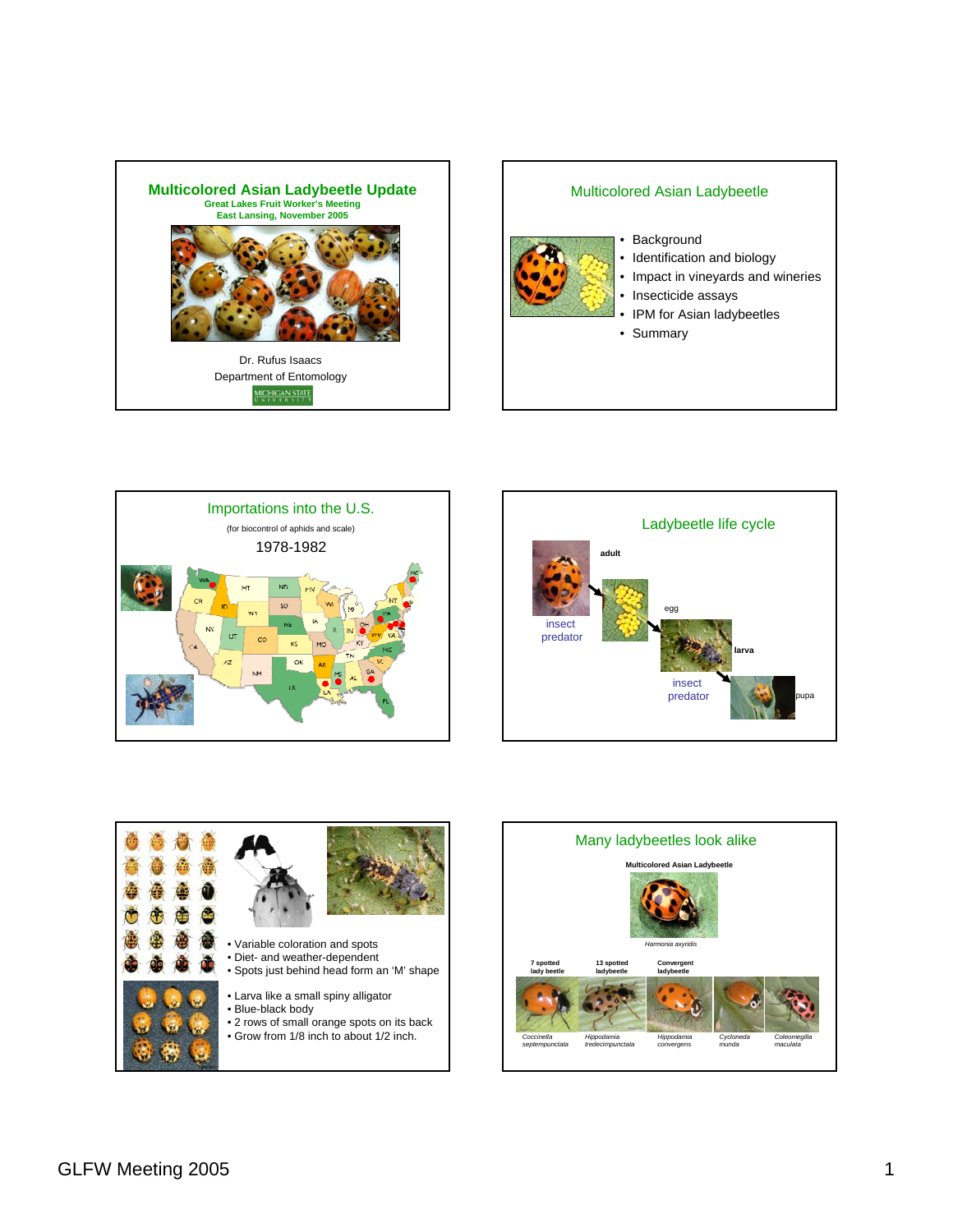









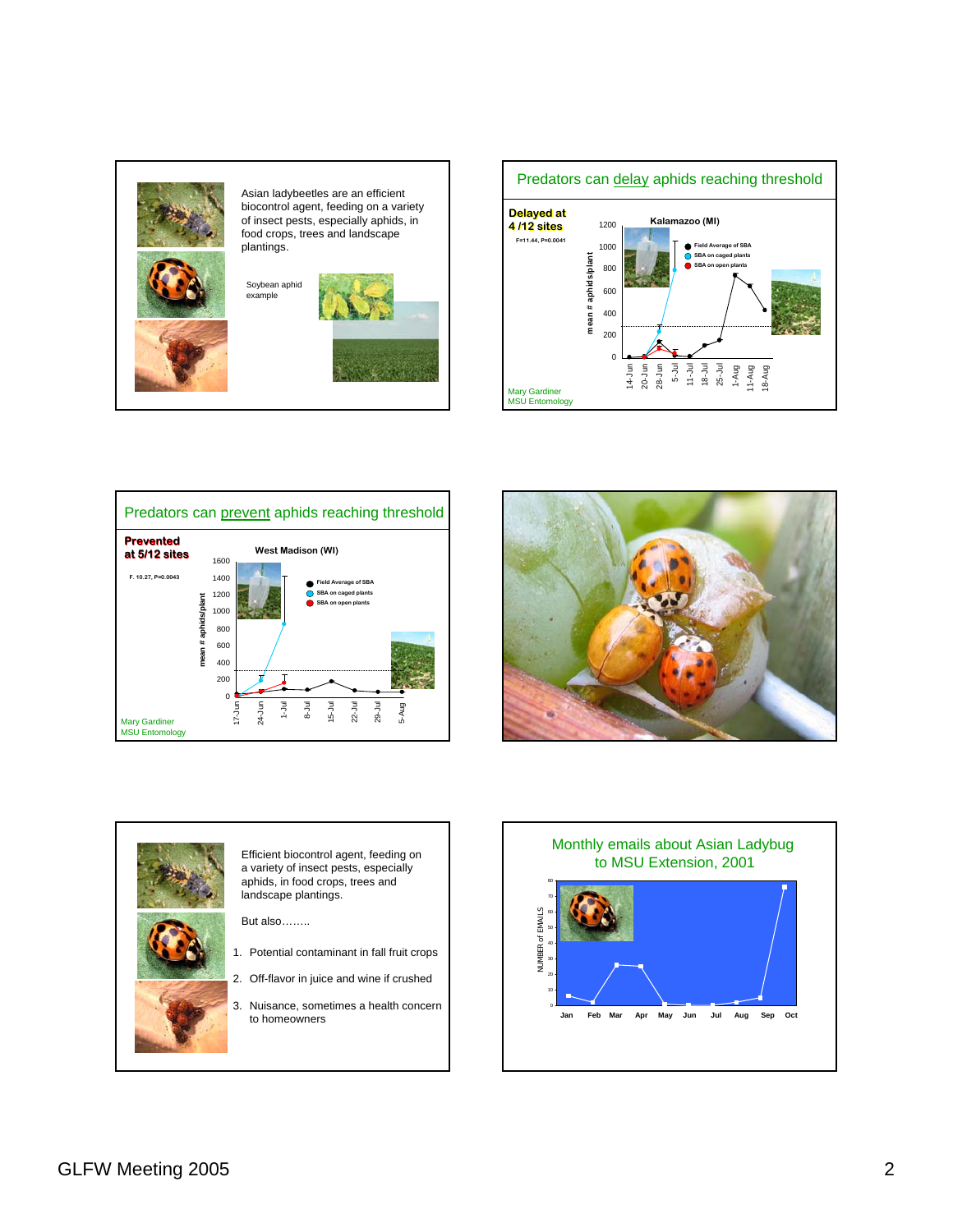

| Beetles are attracted to wounded fruit<br>(Joe Kovach, OARDC) |      |                |  |  |  |  |
|---------------------------------------------------------------|------|----------------|--|--|--|--|
| $Crop$ (n)                                                    |      | Wound No Wound |  |  |  |  |
| Apple (25)                                                    | 5.0  | 0.3            |  |  |  |  |
| Peach $(25)$                                                  | 4.0  | 0.0            |  |  |  |  |
| Grape (25)                                                    | 11.0 | 1.5            |  |  |  |  |
|                                                               |      |                |  |  |  |  |

### Beetles in juice & wine

- Beetles release defense secretions when crushed
- Wine aroma and flavor modification Peanut, bell pepper and asparagus flavor in white wine Peanut, asparagus/bell pepper, earthy/herbaceous in red wine
- Sweet, acid and bitter tastes affected in reds
- 12 beetles per lug (33 lb) is detection threshold in wine grapes (Aurora)
- National Grape Coop. imposed a threshold of 10 beetles/10 lb of fruit in 2005
- Masking is the most promising remedial winemaking technique





#### Michigan experience with MALB

- 'Outbreaks' of MALB seen in 2001, 2003, 2005; also good aphid years
- Beetle populations were low in 2002 and 2004
- More of a contamination problem in late ripening grape varieties
- **For 'pest' status, need a combination of:**  ¾ **beetle abundance** ¾ **environmental conditions (cold weather, then warm)** ¾ **susceptible fruit when beetles are active**
- 2005 example of temporal escape from pest problems



#### Repellency-toxicity assays (protection) **(Williams, Ellis and Fickle, 2002)**

Groups of 5 beetles placed in container with treated grape clusters Number of beetles per cluster counted 1, 4, and 24 h later

|                   |                 | Beetles per cluster |     |       |
|-------------------|-----------------|---------------------|-----|-------|
| Treatment         | Rate/acre       | (out of $5$ )       |     |       |
|                   |                 | 1 h                 | 4 h | 24 h  |
| Aza-Direct (neem) | 20 <sub>0</sub> | 0 0 b               | 00h | 0.25c |
| Stylet oil        | 200z            | 1 0 h               | 25a | 225h  |
| Untreated         |                 | 25a                 | 30a | 475 a |

Repellent products can help prevent beetles getting into clusters